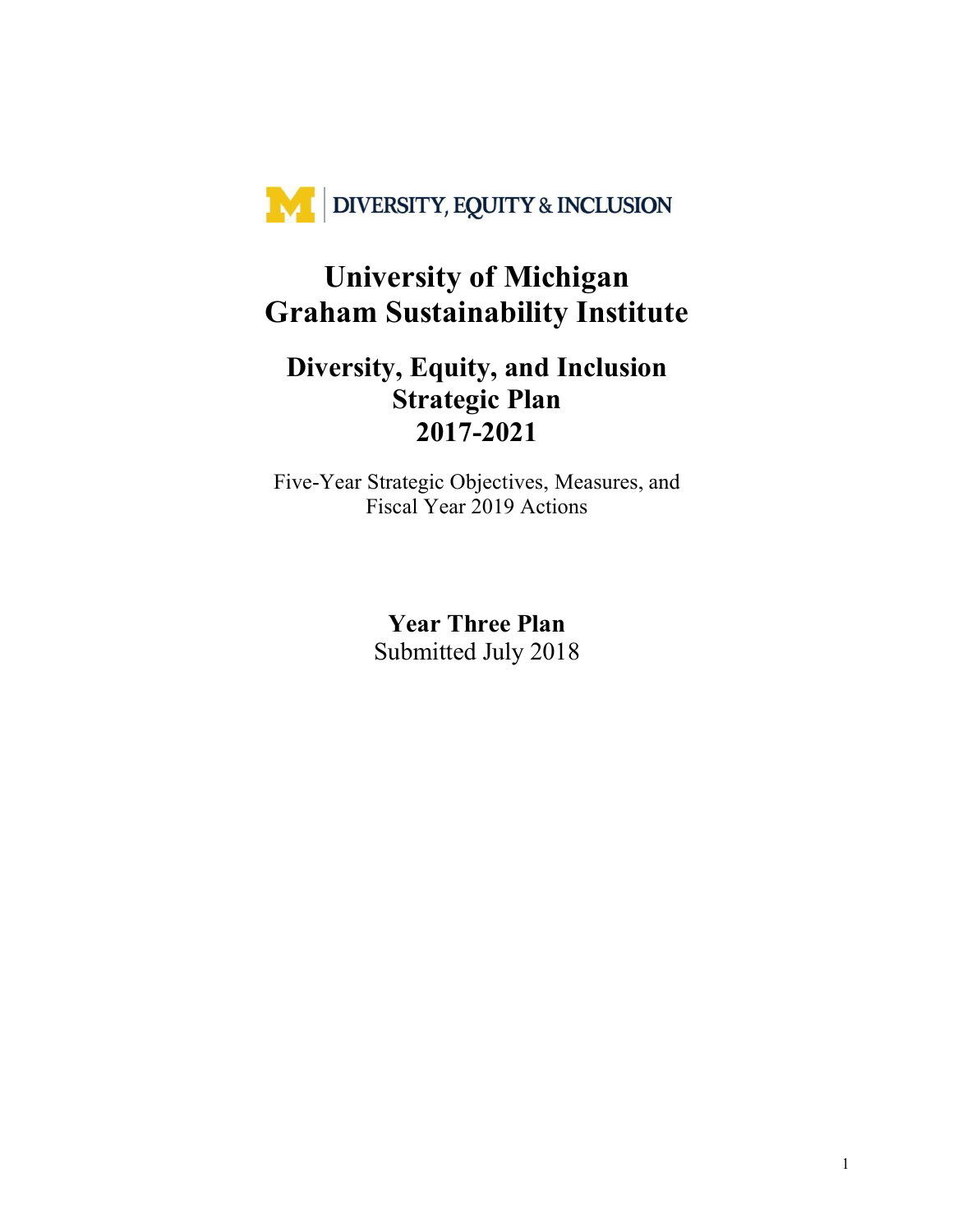# **Graham Sustainability Institute Diversity, Equity, and Inclusion Strategic Plan Five-Year Strategic Objectives, Measures, and FY2019 Actions**

The Graham Institute continues to solicit feedback on this plan from key constituencies. Along with all other schools, colleges, centers and institutes, our revised annual plan must be completed and submitted to the University administration on or before July 6, 2018. All plans will roll up to create the overall U-M Strategic Plan on Diversity, Equity, and Inclusion (DEI).

# **I. Diversity Equity and Inclusion Strategic Plan: Overview (no change)**

Diversity is key to individuals flourishing, educational excellence and the advancement of knowledge. It is central to our mission as an educational institution to ensure each member of the community has full opportunity to thrive in our environment. As one of the first universities to admit women in 1870 – to our historic defense of race conscious admission policies at the U.S. Supreme Court in 2003 – the University of Michigan has had a fierce and longstanding commitment to diversity, equity and inclusion. This commitment rests upon our recognition of the history in the United States of racial, ethnic, gender and other discrimination, as well as our understanding that our progress as an institution of higher learning will be enhanced with a vibrant community of people from many backgrounds.

— *Selected text from President Schlissel's Diversity Charge* 

# *Diversity, Equity, and Inclusion Goals:*

- **Diversity:** We commit to increasing diversity, which is expressed in myriad forms, including race and ethnicity, gender and gender identity, sexual orientation, socio-economic status, language, culture, national origin, religious commitments, age, (dis)ability status, and political perspective.
- **Equity:** We commit to working actively to challenge and respond to bias, harassment, and discrimination. We are committed to a policy of equal opportunity for all persons and do not discriminate on the basis of race, color, national origin, age, marital status, sex, sexual orientation, gender identity, gender expression, disability, religion, height, weight, or veteran status.
- **Inclusion:** We commit to pursuing deliberate efforts to ensure that our campus is a place where differences are welcomed, different perspectives are respectfully heard and where every individual feels a sense of belonging and inclusion. We know that by building a critical mass of diverse groups on campus and creating a vibrant climate of inclusiveness, we can more effectively leverage the resources of diversity to advance our collective capabilities.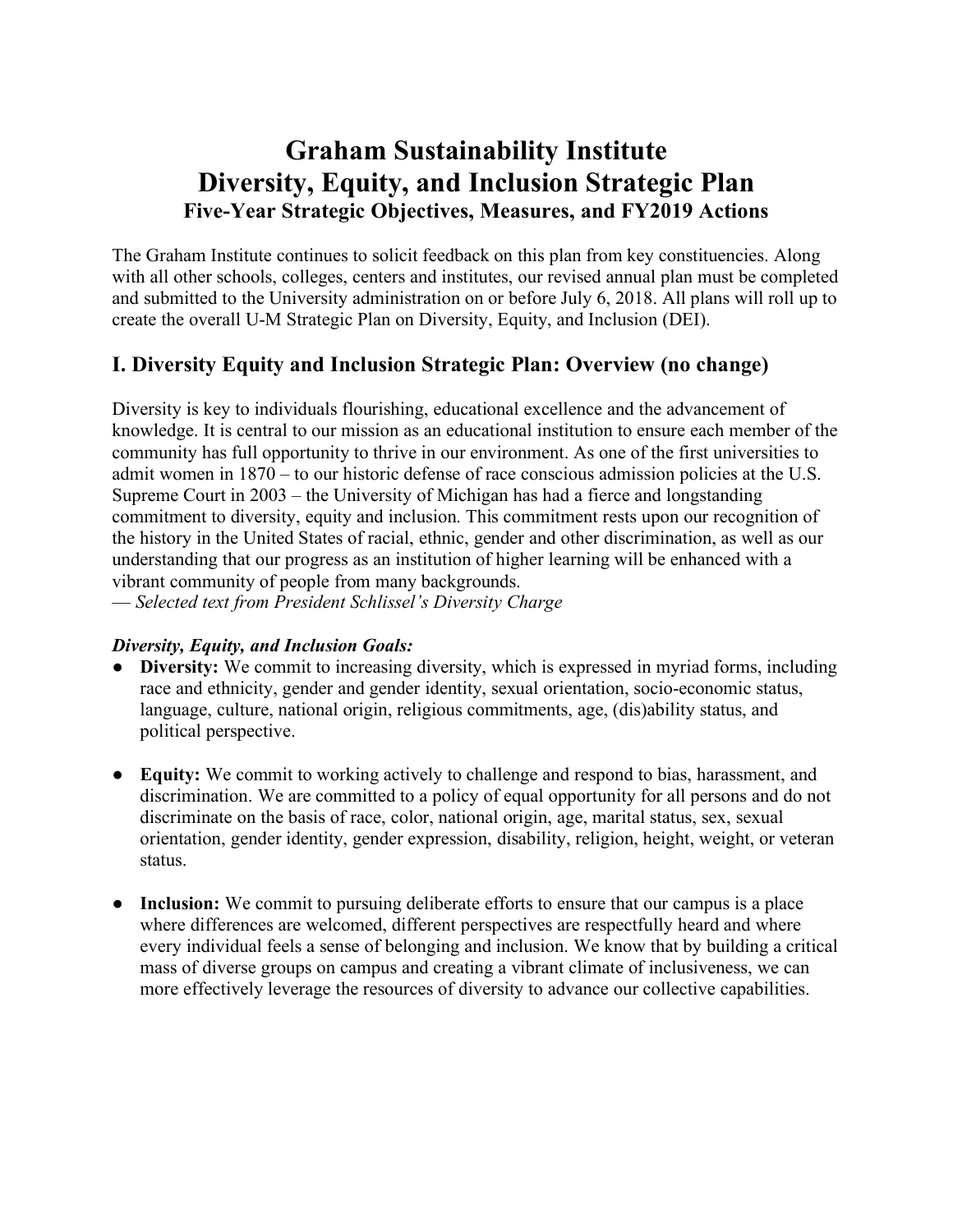

#### *Graham Sustainability Institute Diversity, Equity and Inclusion Statement*

At the Graham Sustainability Institute, our dedication to academic excellence for the public good is inseparable from our commitment to diversity, equity, and inclusion. Our mission of engaging, empowering, and supporting faculty, staff, and students to foster sustainability solutions includes ensuring that each member of our community thrives. We believe that diversity, equity, and inclusion are key to empowerment, and the advancement of sustainability knowledge, learning and leadership.

# *Graham Institute Mission, Vision and Values — Rationale for Pursuing Actions:*

Diverse perspectives are embedded in our engagement processes, across disciplinary, sectoral and cultural boundaries. In response to the University's renewed commitment, this five-year plan will address how we will ensure that each member of our community has full opportunity to thrive.

We will act with deliberateness and humility as we seek to respect and leverage diversity, ensure equity and promote inclusion. We will examine and learn from the outcomes of our efforts and work to improve them. We will act on our commitment, in accordance with the law, to contribute to a just society and to affirm the humanity of all persons.

# **II. Implementation Highlights and Planning Process Used Year Two (2018) Implementation Summary**

The Graham Institute implemented the Year Two DEI strategic plan in the fiscal year 2018. The Institute continued communicating throughout the year and engaged the U-M community and partners through discussions at meetings, seminars, and other efforts. The Graham diversity website (www.graham.umich.edu/diversity) includes information for faculty, students, staff, and others.

*DEI Integration into Programs & Administrative Efforts:*

- Fellowship, scholarship and grant applications will continue to include an essay question and DEI statement on application materials (e.g., Dow Sustainability Fellows Program).
- Graham Institute human resources (e.g., employment applications), communications (e.g., website, e-news, publications), and faculty outreach efforts will continue to include the DEI statement (e.g., requests for project funding).
- Science outreach & communications for both internal and external audiences will continue to add highlights of engaging a variety of communities and a diverse group of students involved in sustainability scholarship (e.g., new summaries to the Dow Global Impact Series, a new webpage highlighting external partnerships, and new articles about ongoing tribal engagement).

#### **Communication**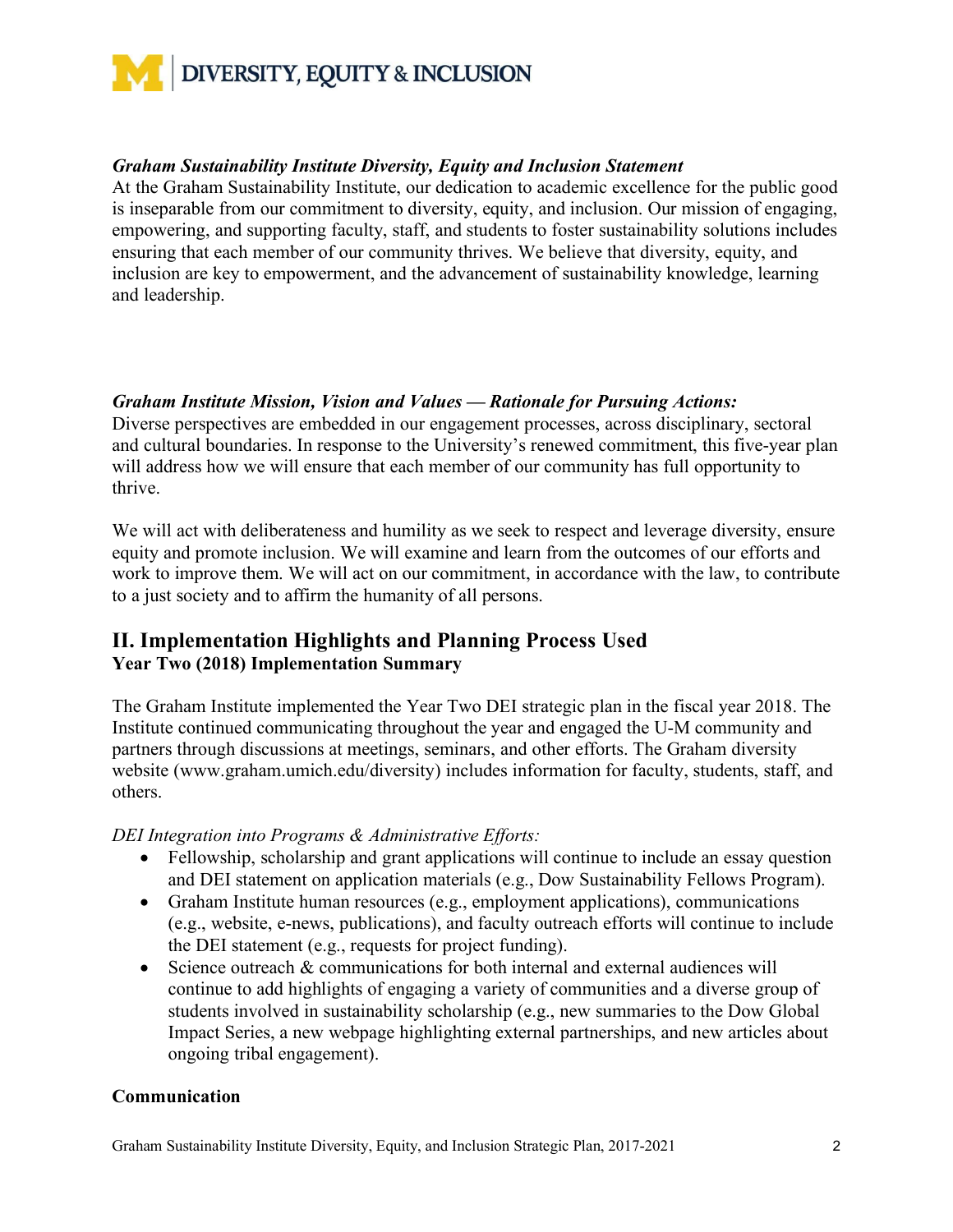

The Graham Institute's DEI communication initiatives will continue to leverage communication about campus-wide efforts through email, social media, articles, summaries, and the Institute's website. Updates about the Graham Institute's progress toward implementing our DEI strategic plan have increased awareness about these resources among Graham staff. Examples include:

- Graham staff attended 21 diversity workshops or training sessions.
- Continuing to review program materials to ensure they address DEI considerations (e.g., including Graham DEI statement, and communicating opportunities to diverse groups) in both student and faculty applications for funding.
- Continuing to consider diverse perspectives when selecting speakers, advisors, and others.

#### **Local and Global Perspectives of DEI & Sustainability**

Since the Graham Institute is a non-degree granting unit and partially supports just one tenured faculty, our efforts are focused on amplifying research and fieldwork relevant to DEI issues, conducted by faculty and students in other schools, colleges, and units addressing engagement with many different local-global communities. Examples include:

- Highlighting Dow Sustainability Fellows Program fieldwork projects such as housing affordability in Michigan; access to affordable public transportation, energy equity in Detroit, and developing a solar-powered vehicle in Ghana (see: Dow Global Impact Series)
- The U-M Water Center is developing case studies about shrinking communities and their experience providing safe drinking water and other water services to citizens. Examples of important issues addressed by community members include affordability, equity and community confidence in government (see: Water Center).
- Sustainability research supported include projects working with tribal communities, addressing urban environmental justice, and collaborating rural, underserved communities of Puerto Rico. We also provided additional support to an ongoing project focused on e-waste recycling, which disproportionately affects vulnerable communities globally.
- The United Nations Sustainability Development Goals include many diverse elements (e.g., social, economic, and environmental issues), and are incorporated in sustainability research expert profiles and summaries of student-led projects (see, Faculty Affiliates, and Dow Global Impact Series).

#### **Events Facilitated for Students**

Take-aways of the following activities include providing students with local-global perspectives of sustainability, with a focus on applied research. Many presenters demonstrate how they actively engaging communities, stakeholders and partners in the work they do and discussed methods of doing this. Other events focused on building skills (e.g., science communication), and increasing multi-cultural awareness in an increasingly diverse world.

September 2017: Maria Arquero de Alarcón, Architecture and Urban Planning and Design, Taubman College of Architecture and Urban Planning. Maria spoke about her work in Sao Paulo Brazil related to landless people, protected areas, and informal urbanism. (Graham Scholars UC 327 and 427).

October 2017: Skill Session, Intercultural Awareness Training (from U-M Office for Institutional Equity) - Workshop led by professionals from the U-M Office for Institutional Equity which addresses the many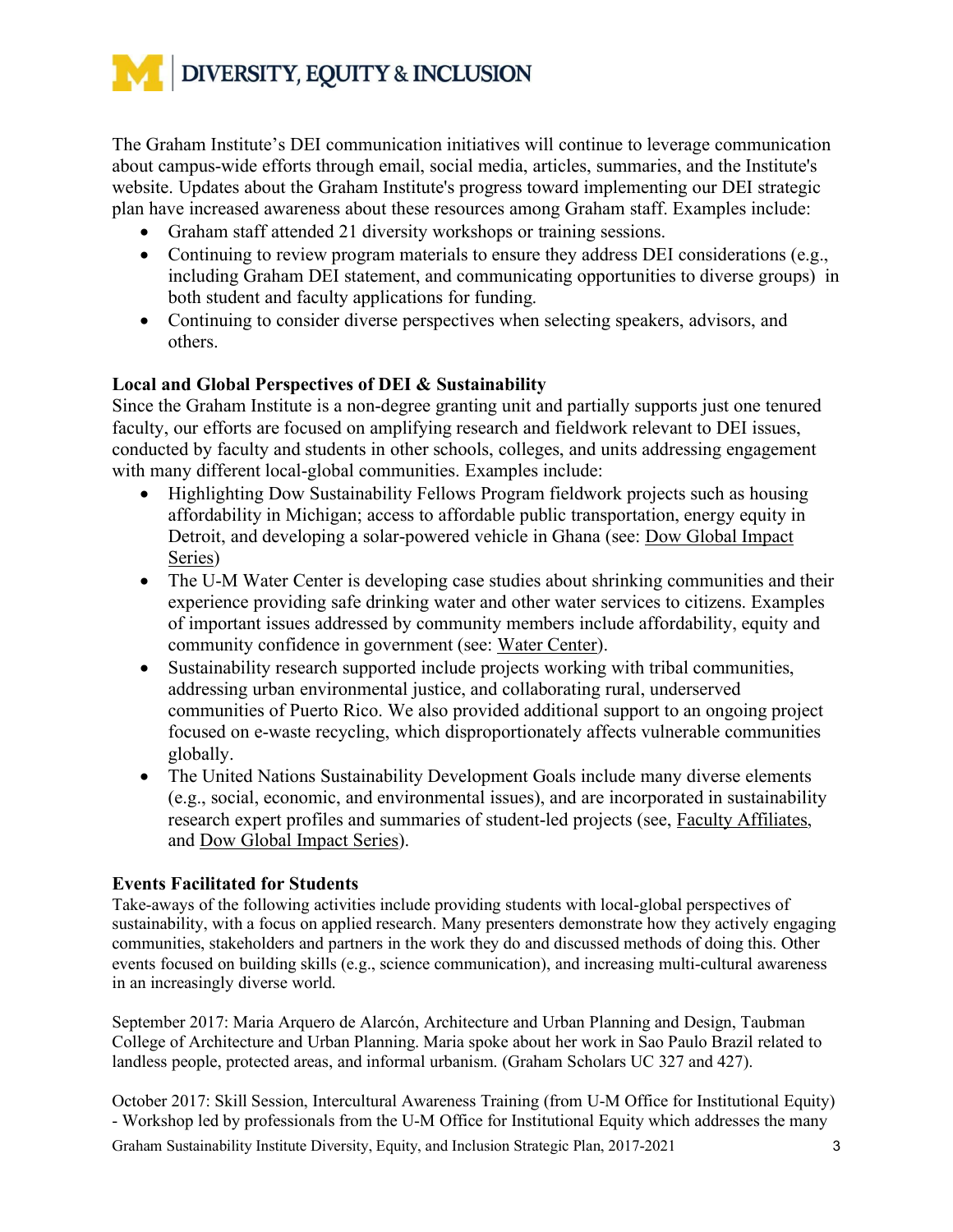hidden ways in which culture influences behavior. Starting with an understanding of American culture, this session then focuses on cultural differences between countries and how "common sense" assumptions we make about others may be flawed. Examples focus on verbal and non-verbal communication, symbolic meaning, cultural norms and cultural values.

November 2017:

- Skill Session, Common Ground Social Identity Workshop A facilitator from the U-M Program on Intergroup Relations led a workshop to help promote social identity development and enhance group dynamics, while building a community of social justice advocates on campus. The workshop focused on the social identity spectrum and how personal identities impact project groups, in communities, and in the future as sustainability leaders.
- Tony Reames, Environmental Justice, Environmental Policy and Planning, Sustainable Systems; School for Environment and Sustainability. Tony spoke about energy justice and energy poverty focusing on the higher cost of heating and energy efficiency for lower-income populations. (Graham Scholars UC 327 and 427)
- Just engagement with the public, A workshop on listening, by Dr. Yanna Lambrinidou (on listening to diverse communities you work with). Also, at the Dow Sustainability Fellows Symposium, Dr. Yanna Lambrinidou (keynote, co-creator of an NSF sponsored course at Virginia Tech titled "Engineering Ethics and the Public") emphasized the importance of listening to and understanding the diverse community's engineers and scientists work to serve. She is the founder of the non-profit children's environmental health organization Parents for Nontoxic Alternatives and has been an advocate in both the Washington DC and Flint lead-in-water crises.

April 2018: *Eco Equity Town Hall (2016-2017 effort) – transformed into the Sustainability Art Showcase*: This and other efforts ensure that students have a voice regarding DEI issues and engage in activities to advance sustainability knowledge, learning, and leadership. In April 2018, this event was held in collaboration with Evolve, a U-M student group that promotes sustainability discourse and action through large annual events.

- Student leaders/organizers planned the art show and created a platform for students to express their thoughts through the arts (e.g., painting, photographs and other media). In an effort to seek diverse perspectives on the issue of sustainability, the Student Sustainability Initiative (SSI) board solicited diverse submission of art through different schools and colleges across campus. Students submitted 30 pieces of art, representing the following schools and colleges, Environment and Sustainability, Social Work, Art and Design, Architecture and Urban Planning, Design Science, and Literature, Science, and the Arts. And, as incentive for submissions in the art show, gift card prizes to three participants in the form of a raffle were provided.
- The process of a raffle rather than judging the artwork submissions was avoided for two reasons; to avoid competition that is highly prevalent on campus and to support and respect everyone's ideas about visualizing sustainability.
- Based on the results of the 2017 report on Eco Equity, the student leader provided this highly creative and engaging opportunity for a broad group of students to express how they feel about sustainability and DEI.

# **Student Sustainability Initiative (SSI) Board & DEI**

The Graham Institute will continue to provide oversight and guidance for an SSI student leader to focus on DEI and sustainability, as long as Provost support for SSI continues. Funds not expended for the 2018 *Sustainability Art Showcase* will be expended through PBSIF grants. The SSI Board would like to foster a broadening definition of what sustainability means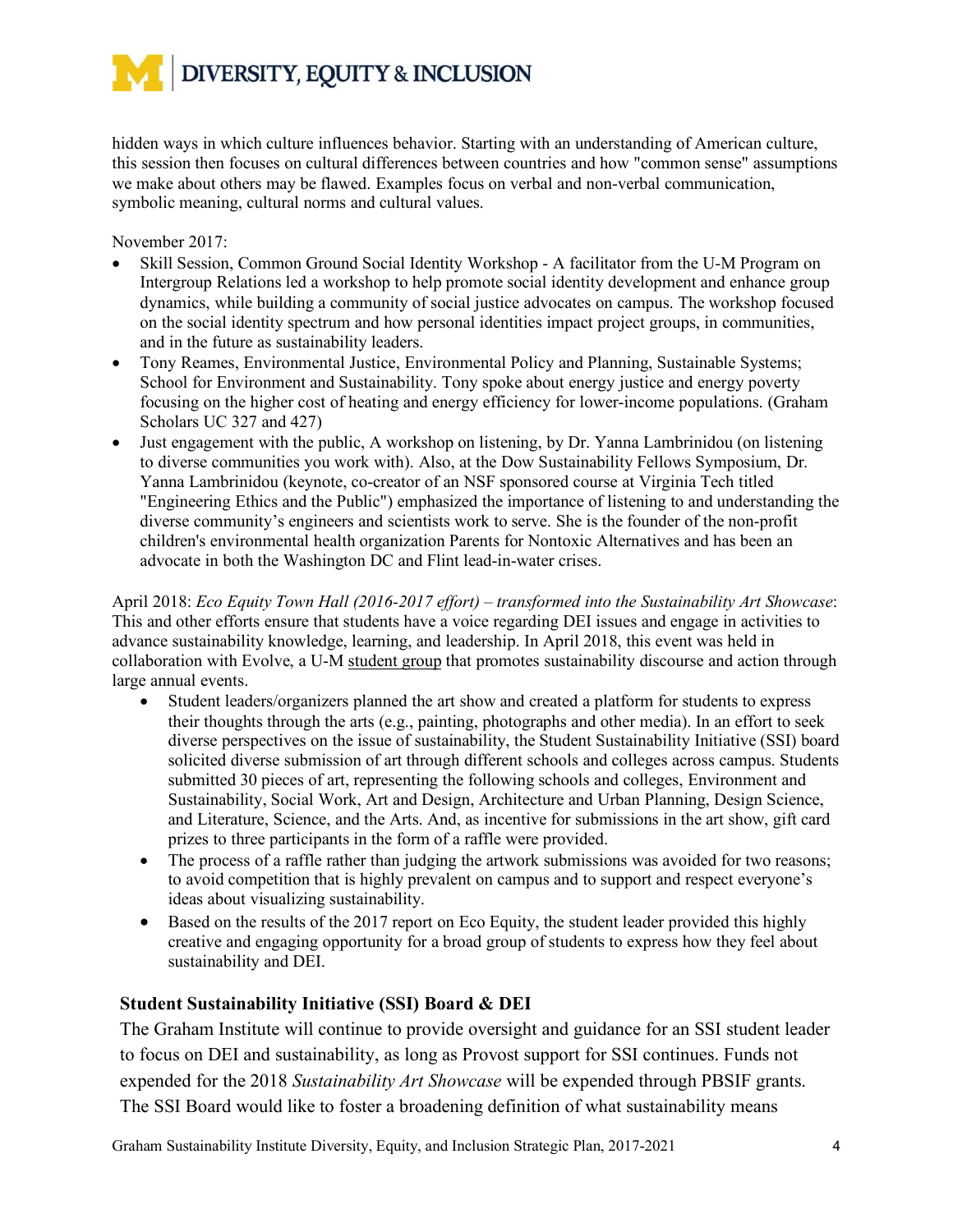

currently in our world. Traditionally, sustainability is associated with environmentalism efforts, when in reality, sustainability can extend as far as human, economic, or even social impact. SSI expects the introduction of such a grant will allow students across all disciplines and backgrounds to approach sustainability through their own respective lenses, whether that may be through humanities, social science, arts, culture, etc.

If SSI receives proposals from applicants that do not centralize on sustainability themes, they will encourage applicants to integrate sustainability into proposals. SSI proposes to designate a \$6,500 for DEI and Social Sustainability small grants, offered on a rolling basis throughout the year. Students may apply for funds of up to \$1,000 for campus-oriented, collaborative, and impactful initiatives.

#### **Scholars & Fellows**

*Demonstrating DEI Benefits*: Summarizing data from students, the Institute can demonstrate to potential scholars and fellows applying for funding the connection between sustainability and diversity, equity, and inclusion and the Institute's commitment to promoting discussion, activities and meaningful engagement in this area. Based on the responses, students understand this is important to consider and described what DEI means to them, both personally and professionally. Furthermore, many students recognized that interdisciplinary and diverse teams lead to better results.

#### **Graham DEI Team**

Progress with the Graham Institute's DEI plan implementation to date is due to the collaboration among the Graham DEI group (staff, students, administrators) who established specific activities and metrics, and the DEI group members engaged in implementing the plan. Staff initiatives to implement actions focusing on one-time policy changes or updates to existing policies and communication procedures were completed promptly These and other efforts contribute to ensuring the Institute is a welcoming climate in which to work, study, and foster collaboration among faculty and a variety of external partners.

Although, staff training and fostering discussions about DEI will happen over time.

# *Contribution to Campus-wide DEI Efforts:*

• A member of the Graham DEI Planning Team contributed to U-M campus-wide effort to establish DEI Employee Competencies, adding to the existing organizational competencies (see: https://hr.umich.edu/working-u-m/professionaldevelopment/diversity-equity-inclusion-training-education/diversity-equity-inclusionlearning-framework-competency-model). This effort continued through Learning Professional Development and evolved into a lifelong learning model for DEI. The Graham DEI Team Member contributed communications and outreach expertise to the cross-campus LPD-led team.

#### **2018 DEI Planning Team:**

- Margaret Allan, Emerging Opportunities Program Officer
- Dietrich Bouma, Research Area Specialist
- John Callewaert, Emerging Opportunities Program Director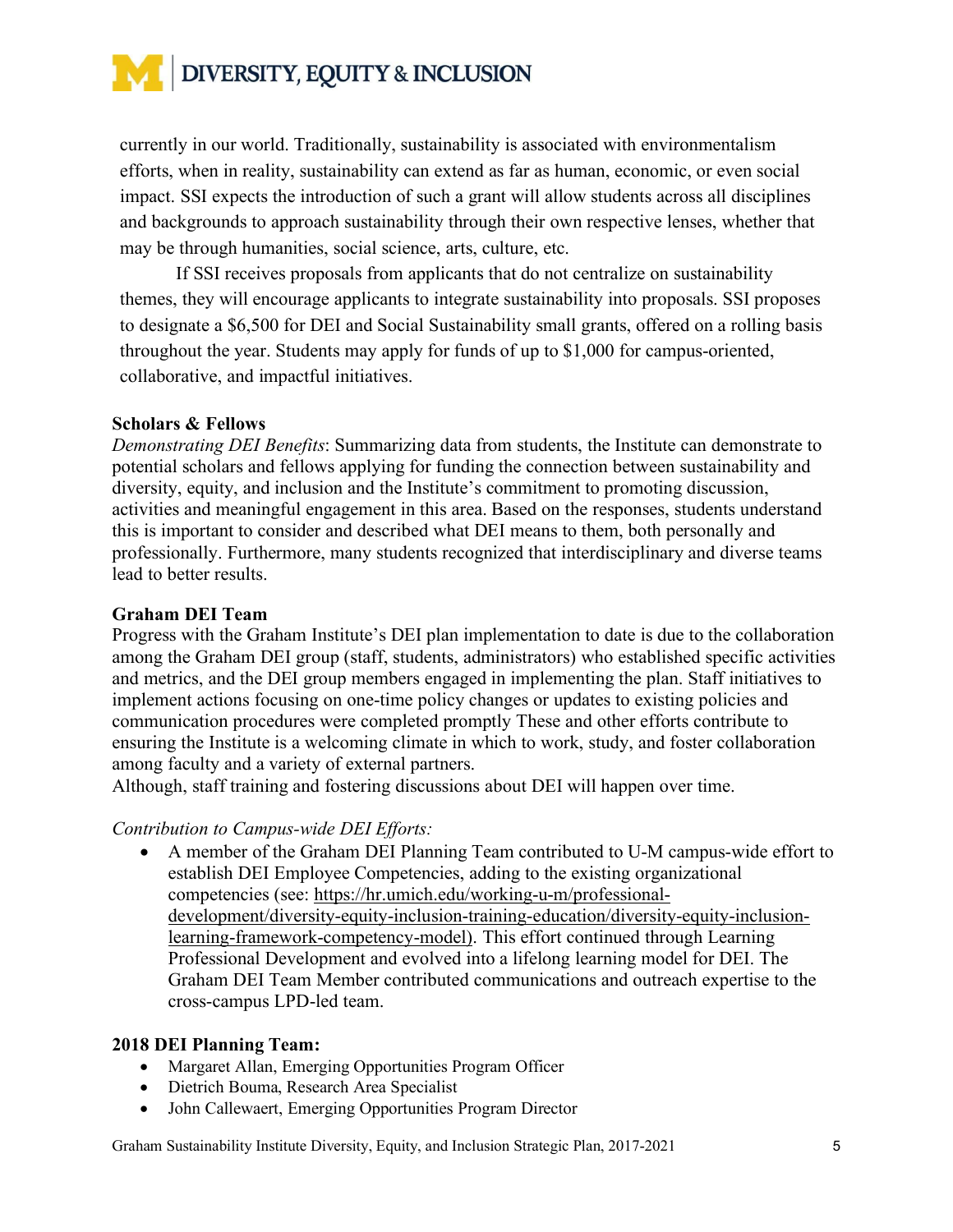- Tami Dupie, Administrative Assistant Sr.
- Andrew Horning, Interim Director
- Karen Houghtaling, Business Manager (Lead)
- Kelly Jones, Planet Blue Ambassador Program Coordinator
- Elizabeth LaPorte, Education Program Manager
- Tansy Massey-Green, Student
- Akintunde Oluwadare, Student
- Carmencita Princen, Administrative Assistant Sr.
- Jongeun You, Student

#### **Planning Process Summary:**

- *Summary of Team Charge:*
	- o The Graham DEI Team is responsible for developing DEI plans on behalf of the Graham Institute; seeking feedback from key constituencies; summarizing or gathering summaries of key findings; communicating these findings with others; and, assisting the Graham Administration with measuring progress toward specific goals and activities.
- *Process used to collect data:* 
	- o Graham staff meeting devoted to discussing the DEI strategic plan objectives, the year two report, and the year three plan (April 2018)
	- o In-person planning team meetings to discuss strategic plan objectives, actions, successes, challenges, and year two implementation highlights. Contributions to the plan from team members made via Google docs and email
- *Sources of data*:
	- o Graham Diversity Planning Team
	- o Graham Institute Diversity Reports (2013-2016)
	- o U-M Human Resources Information Services
	- o U-M Registrar's Office
	- o U-M Staff Climate Survey & Unit Level data results
	- o Dow Fellows Program activities and student-led project reports
	- o Graham Scholars Program activities and Environment 391 student project reports
	- o Emerging Opportunities Program activities and faculty-led project reports
	- o Water Center Program activities and research team project reports
- *Process used to analyze data:*
	- o Reviewed, discussed, and summarized data
	- o Reviewed and revised priority goals and actions
- *Action idea generation activities:* 
	- o Individual contributions among planning team and discussion among team about planning documents
- *Summary of engagement activities:*
	- o Diversity team meets regularly
	- o Various events and scholarly activities
	- o SSI Board DEI representative will continue
	- o Communication efforts via email, the Graham DEI website, social media, and other sources

# **III. Data and Analysis: Key Findings**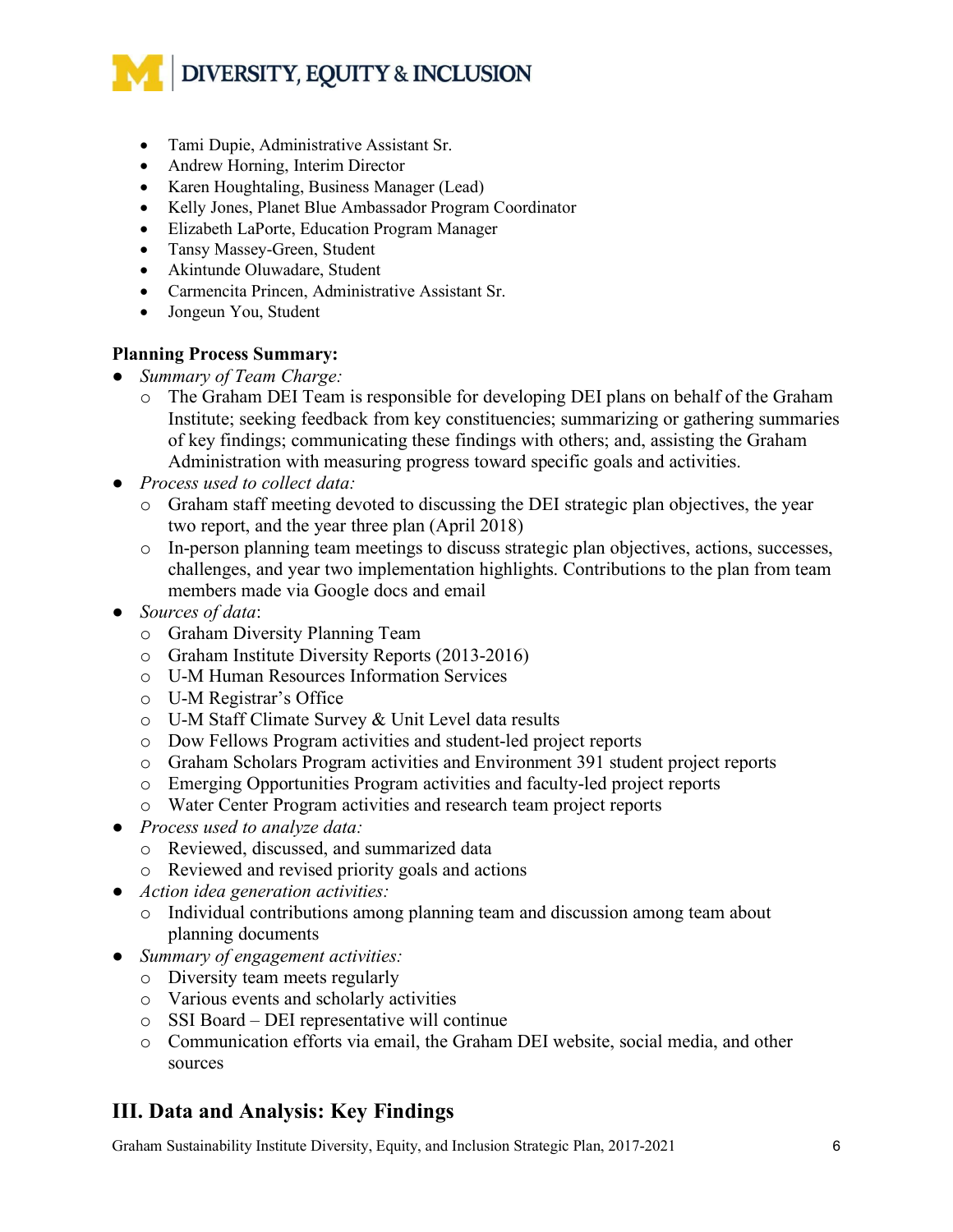

# *Summary of Data*

The types of data collected, analyzed and summarized include a Graham Scholars (student) town hall, Graham staff input, Graham Diversity Planning Team input, and student input. Summary data from engagement activities reflects the overall scope of ideas presented, many of which were incorporated into this plan, as appropriate.

# *Key Data & Documents:*

- Student-led Sustainability Art Showcase, SSI DEI Board Position, transition from Eco Equity Town Hall, summary (Appendix A)
- Diversity Essay and Comment Requirements (Appendix B)
- Graham Institute Action Planning Tables (Appendix C
- Environment 391 Student Team report (Appendix D)
- Graham Diversity Team Planning documents
- U-M DEI guidelines and various documents posted on Graham's diversity website (www.graham.umich.edu/diversity)
- Global Impact Series highlighting a number of student-led projects at the intersection of DEI and sustainability
- Research project examples highlighting projects at the intersection of DEI and sustainability.

# *Trends*

- Continued interest among students to work with communities (internal and external to UM) on diversity, equity, and inclusion issues related to sustainability.
- Continued interest among existing staff to make new staff and students feel welcome and included.

# *Themes*

- Ongoing diversity education for staff to improve the overall climate at the Institute and impact the interaction with colleagues across the university.
- Social justice (e.g., examples of engagement with tribal, low income, and disadvantaged communities locally and globally); in addition to an interest in learning more about bias.
- Interest in ongoing improvement through research, monitoring, and assessment.

# *Key Findings*

The Graham Institute is continuing to integrate DEI into scholarly programs (e.g., Dow Fellows Program and the Graham Sustainability Scholars Program); administrative activities (e.g., job postings, grant and fellowship opportunities); human resources (e.g., staff training); communication efforts to promote engagement in programs, and highlight accomplishments and impacts (e.g., website and publications); and outreach efforts (e.g., distribution lists).

The Graham Institute has a positive impact in raising awareness about and promoting engagement in, the intersection of sustainability and DEI among both internal and external audiences through communication channels that highlight research and student efforts.

The attention to action items in each of the four domain areas demonstrates the Institute's commitment to diversity, equity, and inclusion across programs and key audiences internal and external to the Institute.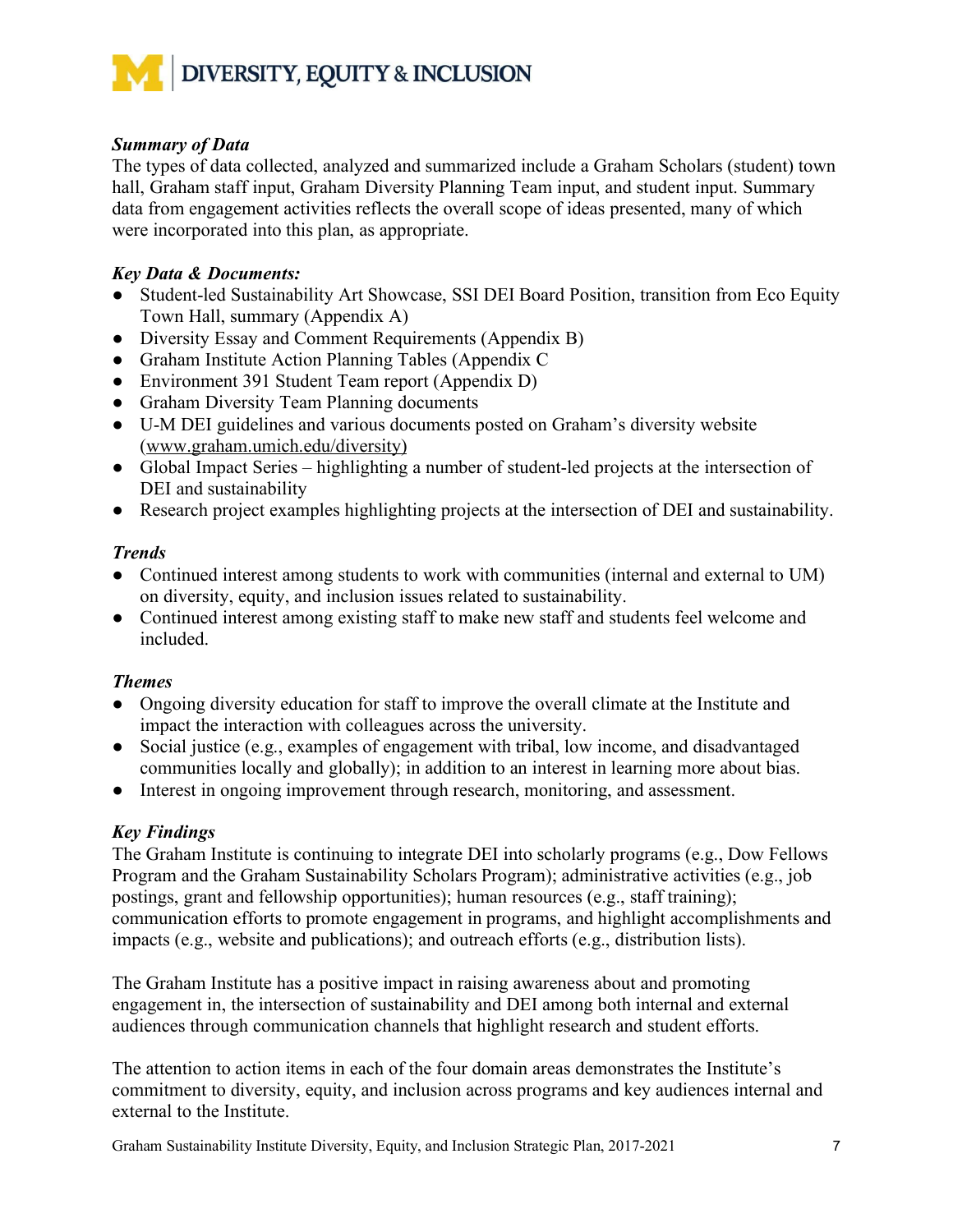

# **IV. Strategic Objectives, Measures of Success and Action Plans\***

The Graham Diversity Planning Team identified the following objectives and related actions in each of the four domain areas identified by U-M:

A) Recruitment, Retention, and Development

B) Education and Scholarship

C) Promoting an Equitable and Inclusive Community

D) Service

*\*All strategic objectives and related actions will be pursued in accordance with the law and University policy.* 

*Note: The Graham Institute did not identify any new action plans for year three but will continue with actions previously identified.* 

# **A. Recruitment, Retention and Development** *Staff*

*Objective:* **Increase awareness of employment opportunities among diverse groups and work toward a more diverse staff in the Graham Institute.**

*Measures of Success:* 

- Increased awareness and understanding about Graham's commitment to diversity, equity, and inclusion among candidates for positions and new staff.
- Improved composition of staff as determined by changes in diversity over time.
- Increased understanding of Graham's commitment to objectives and actions among current staff members.

# *FY19 Actions – the Graham Institute will:*

- Continue to include the *Graham Institute DEI Statement* on each employment application; distribute information about open positions widely; request candidates share their views on DEI in their cover letters; and allow candidates a minimum of two weeks to apply to opportunities.
- Continue to leverage the U-M annual staff questionnaire and request unit level data from ODEI to assess awareness about Graham's commitment to diversity, equity and inclusion. Develop summary report on climate within Graham and change over time. Due to resource constraints and privacy concerns, the Graham Institute will not conduct its own climate assessment.
- Continue to ensure new employees receive information about DEI resources and opportunities for training.
- Continue to create and maintain a DEI resources section on the Graham Intranet for staff, which includes information about training, inclusive teaching principles, creating inclusive communities, etc.

# *Primary DEI Goal:* Diversity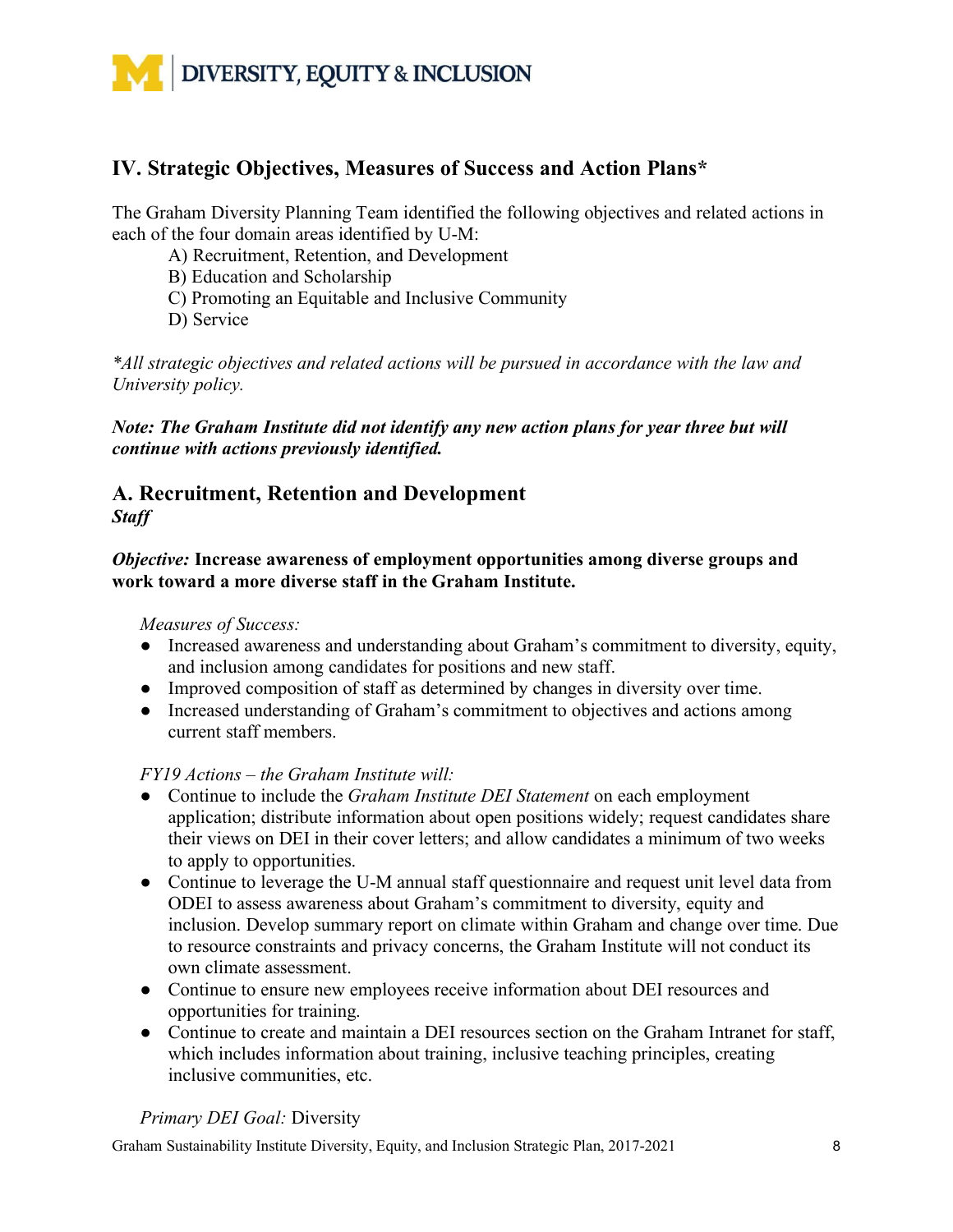*Other applicable domain:* Promoting an Equitable & Inclusive Community

# *Objective:* **Ensure all staff members have equal opportunity for career advancement and equal access to professional development support.**

# *Measures of Success:*

- Increased awareness and understanding about Graham's commitment and support of career advancement and professional development opportunities.
- Increased availability of career advancement opportunities in Graham and staff using professional development support.

# *FY19 Actions – the Graham Institute will:*

- Continue to encourage staff to participate in at least one professional development opportunity each year.
- Continue to collect and report on professional development training completed by staff.
- Will not pursue this action in year three and beyond. Conduct an annual staff questionnaire to assess awareness about Graham's commitment to staff professional development. Develop summary report on climate within Graham and change over time. As Graham is relying on U-M unit-level data, it is not possible to gather data specific to staff professional development, because the U-M unit-level questionnaire is not designed to collect this level of detail.
- Continue to promote the use of the U-M Career Navigator to learn about career pathways at Graham and throughout U-M.

# *Primary DEI Goal:* Equity

*Other applicable domain:* Promoting an Equitable & Inclusive Community

# *Objective:* **Ensure all staff members have a clear understanding of Graham's formal pathway for effective conflict resolution.**

# *Measures of Success:*

- Increased awareness and understanding of Graham's policies and procedures regarding conflict resolution.
- Cases of conflicts are handled appropriately and lead to satisfactory resolution.

# *FY19 Actions – the Graham Institute will:*

- Promote awareness of the *Graham Institute Diversity, Non-discrimination and Conflict Resolution Policy and Procedure,* which includes formal pathways for conflict resolution and remind staff about policy annually.
- Will not pursue this action in year three and beyond. Graham will continue to communicate the Conflict policy to staff and students but will not collect data about this policy. As Graham is relying on U-M unit-level data, it is not possible to gather data specific to the Conflict Resolution policy, because the U-M unit-level questionnaire is not designed to collect this level of detail.

# *Primary DEI Goal:* Equity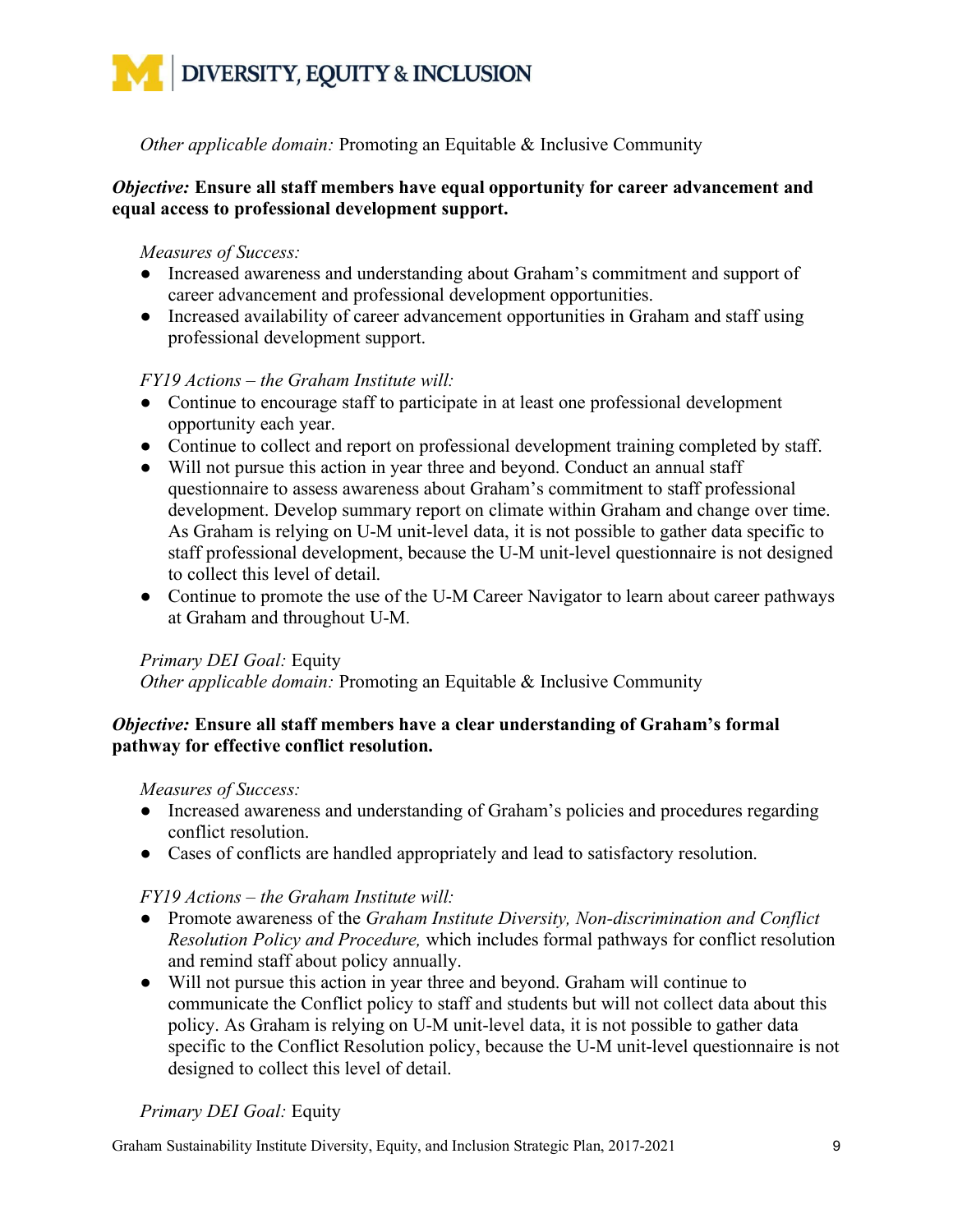

*Other applicable domain:* Promoting an Equitable & Inclusive Community

*Objective:* **Increase deliberate efforts to ensure Graham is a place where differences are welcomed, different perspectives are respectfully heard, and where every individual feels a sense of belonging and inclusion.** 

# *Measures of Success:*

● Increased awareness and understanding about Graham's efforts to increase inclusion among staff.

# *FY19 Actions – the Graham Institute will:*

- Check-in with new staff at six months (supervisor and HR).
- Continue encouraging staff to participate in staff socials and regular staff meetings.
- Continue to ensure existing staff and faculty receive ongoing diversity training and skill building by dedicating at least one monthly staff meeting each year to focus on issues of DEI (e.g., trainings, skill building, reflections, etc.) and encourage ongoing discussion via staff meetings, social events, and informal interactions.
- Continue to create and distribute resource materials on how to facilitate diverse and inclusive meetings and events.
- Continue to leverage the U-M annual staff climate questionnaire and review unit level data from ODEI to assess awareness about Graham's commitment to diversity, equity and inclusion. Develop summary report on climate within Graham and change over time. Due to resource constraints and privacy concerns, the Graham Institute will not conduct its own climate assessment.
- Continue to encourage supervisors/managers to practice engaged leadership and provide regular feedback to staff throughout the year (e.g., acknowledging accomplishments, noting possible improvement, evaluating priorities, etc.).
- Continue to encourage staff to engage in self-assessment (e.g., identify areas of strengths and potential improvement) to strengthen professional relationships and excel at collaborative efforts.

# *Primary DEI Goal:* Inclusion

*Other applicable domain:* Promoting an Equitable & Inclusive Community

# *Students*

# *Objective:* **Increase awareness of scholarship and fellowship opportunities among diverse groups, and work toward a more diverse student body in Graham programs.**

*Measures of Success:* 

- Increased awareness and understanding about Graham's commitment to DEI among applicants for scholarships and fellowships.
- Improved composition of students engaged in Graham-administered programs as determined by changes in diversity over time.
- Increased understanding of Graham's objectives and actions among current students.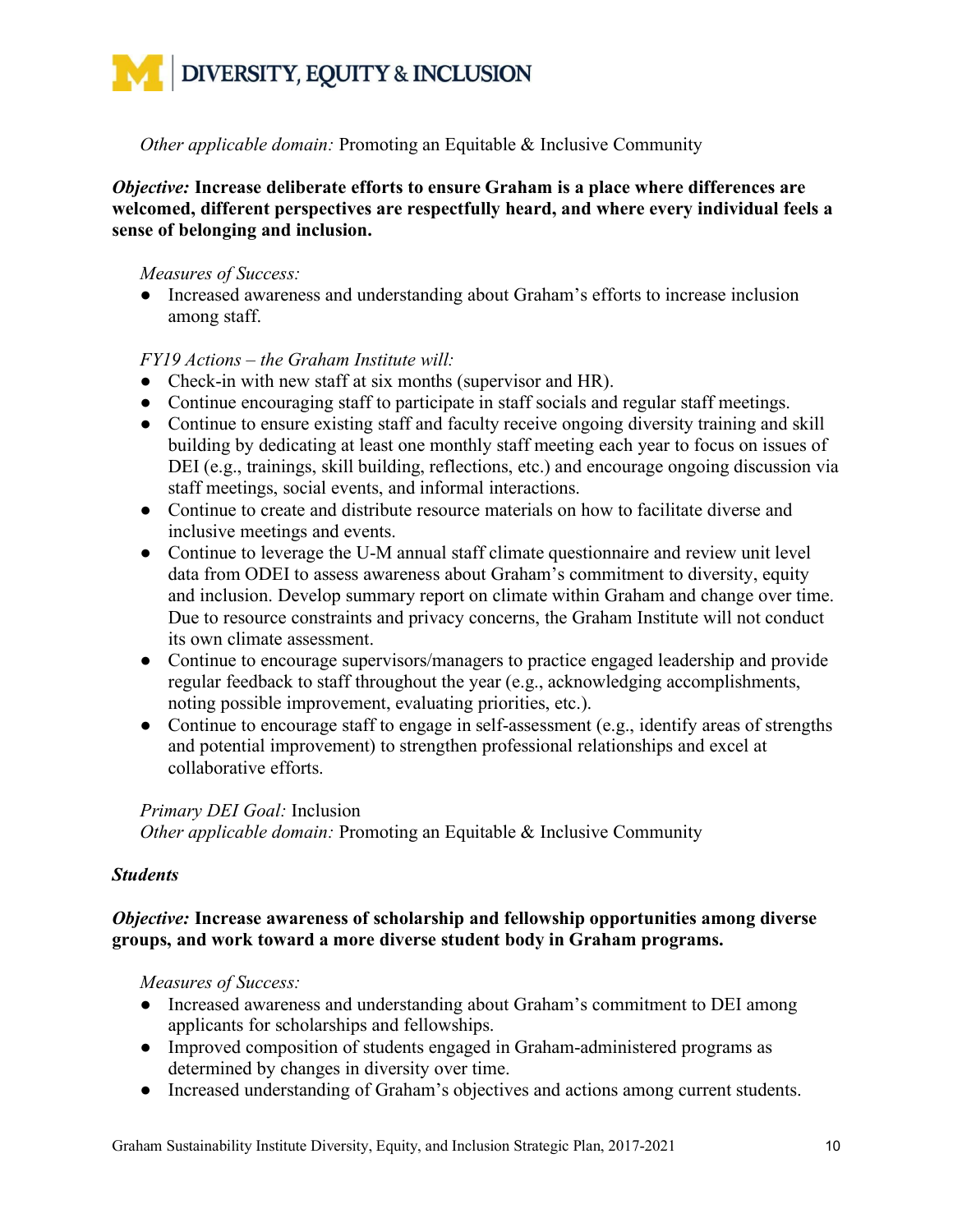# *FY19 Actions – the Graham Institute will:*

- Continue to include a brief essay question focused on diversity and inclusion on each application for educational programs, grants, scholarships, and internships, and distribute information about these opportunities widely (Appendix B).
- Continue to include the *Graham Institute DEI Statement* on all applications.
- Continue to support efforts of scholars to engage students in addressing the intersection of sustainability and diversity, equity and inclusion, dependent upon Provost support (proposed transition from Eco Equity event to SSI small grant initiative).
- Continue to review education program recruitment language annually to ensure it is inclusive of wide-ranging and diverse perspectives, related to sustainability.
- Continue to consider demographic information about students engaged in programs annually, as available from U-M resources, and add to data dashboard. No plans for report.

# *Primary DEI Goal:* Diversity

*Other applicable domain:* Promoting an Equitable & Inclusive Community

# *Objective:* **Increase awareness of student employment opportunities among diverse groups and work toward a more diverse staff in the Graham Institute.**

# *Measures of Success:*

- Continue to increase awareness and understanding about Graham's commitment to DEI among candidates for new student staff positions.
- Continue to improve the composition of student staff, as determined by changes in diversity over time.
- Continue to increase understanding of and commitment to Graham's objectives and actions among current student staff members.

# *FY19 Actions – the Graham Institute will:*

- Continue to include the *Graham Institute DEI Statement* on each student employment application; distribute information about open positions widely; request candidates share their views on DEI in their cover letters; and allow candidates a minimum of two weeks to apply to opportunities.
- Will not pursue this action in year three and beyond. Will not collect demographic information about student applicants – determined that this was not plausible given the decentralized nature of applications and recruitment methods.

# *Primary DE&I Goal:* Diversity

*Other applicable domain:* Promoting an Equitable & Inclusive Community

# *Objective:* **Ensure students have a clear understanding of Graham's formal pathway for effective conflict resolution.**

# *Measures of Success:*

● Continue to increase awareness and understanding about Graham's policies and procedures regarding conflict resolution.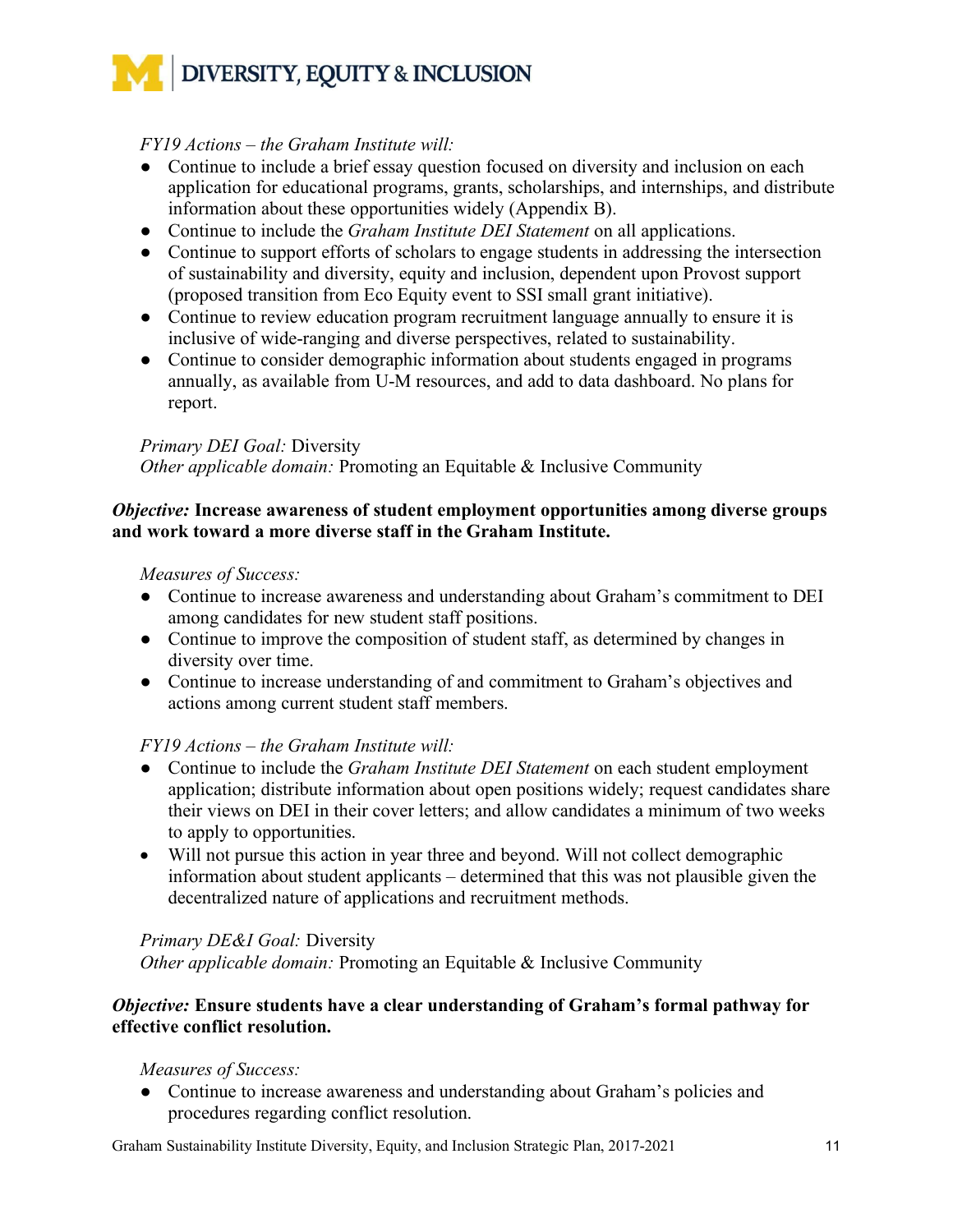

• Continue to ensure cases of conflicts are handled appropriately and lead to satisfactory resolution.

#### *FY19 Actions – the Graham Institute will:*

- Continue to promote the *Graham Institute Diversity, Non-discrimination and Conflict Resolution Policy and Procedure,* which includes formal pathways for conflict resolution and remind students about policy annually via email.
- Will not conduct an annual student questionnaire to assess awareness about Graham's commitment to conflict resolution. We will leverage U-M data only.

*Primary DEI Goal:* Equity

*Other applicable domain:* Promoting an Equitable & Inclusive Community

#### *Faculty, Alumni and External Partners*

#### *Objective:* **Increase awareness of leadership opportunities among diverse groups and work toward more diverse advisory bodies engaging with and advising the Graham Institute.**

#### *Measures of Success:*

- Increased awareness and understanding about the Graham Institute's commitment to DEI among prospective advisory board members.
- Improved composition of advisory boards as determined by changes in diversity over time.

# *FY19 Actions – the Graham Institute will:*

- Continue to include the *Graham Institute DEI Statement* on each invitation to serve on Institute and Center advisory boards; use current board member networks to assist with increasing diverse board representation; and, distribute information about board positions widely.
- Continue to monitor climate within Graham and change over time and assess diverse representation (no plans to produce a summary report on this effort at this time).

#### *Primary DE&I Goal:* Diversity

*Other applicable domain:* Promoting an Equitable & Inclusive Community

# **B. Education and Scholarship**

#### *Students*

#### *Objective:* **Integrate diversity, equity, and inclusion into scholarly programs and curricula.**

#### *Measures of Success*

- Increased awareness about the Graham Institute's commitment to DEI among students engaged in educational programs.
- Discussions about diversity, equity and inclusion issues related to sustainability occur in formal institute programming.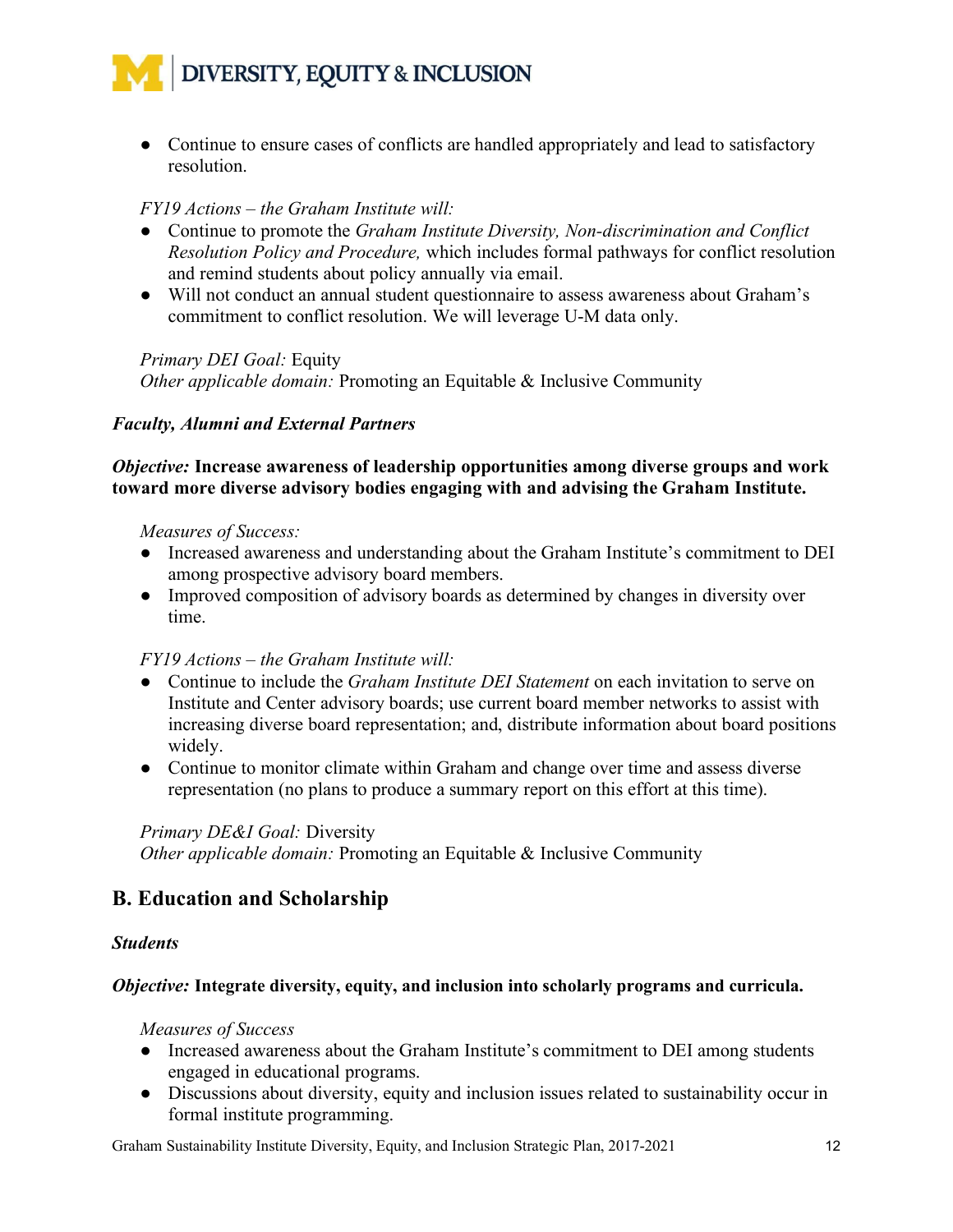

● Development and availability of sustainability curricula demonstrating best practices for addressing DEI issues.

# *FY19 Actions – the Graham Institute will:*

- Continue to create additional resources that highlight the intersection of DEI and sustainability through the Institute's initiatives.
- Encourage students to participate in going diversity programming offered by schools/colleges and others (e.g., Common Ground, Ginsberg, etc.) and encourage ongoing discussion via meetings, social events, and informal interactions.
- Continue to support a DEI student position on the Student Sustainability Initiative (SSI) board with responsibility for leading ongoing campus-wide DEI efforts and serve on Graham's DEI planning team, depending on Provost support (transition from Eco Equity to PBSIF grants, pending approval).
- Continue to include specific questions about assessing DEI as part of annual student program evaluations.
- Continue to leverage the U-M student climate questionnaire and review data from ODEI, as available to assess campus climate overall. Due to resource constraints and privacy concerns, the Graham Institute will not conduct its own climate assessment.

# *Primary DEI Goal:* Diversity

*Other applicable domain:* Promoting an Equitable & Inclusive Community

# *Faculty & Staff*

# *Objective:* **Integrate diversity, equity, and inclusion into scholarly programs and curricula.**

# *Measures of Success*

- Increased awareness and understanding about the Graham Institute's commitment to DEI among faculty and staff engaged in educational programs.
- Discussions about DEI issues related to sustainability occur in formal institute programming.
- Development and availability of new sustainability curricula demonstrating best practices in addressing DEI issues.

# *FY19 Actions – the Graham Institute will:*

- Continue to instruct faculty and staff to foster discussions about how DEI may enhance fieldwork, engagement with practitioners and stakeholders, and student experiences.
- Continue to leverage the U-M questionnaire data, as available to assess campus climate overall. Due to resource constraints and privacy concerns, the Graham Institute will not conduct its own climate assessment.

# *Primary DEI Goal:* Diversity

*Other applicable domain:* Promoting an Equitable & Inclusive Community

# **C. Promoting an Equitable and Inclusive Community**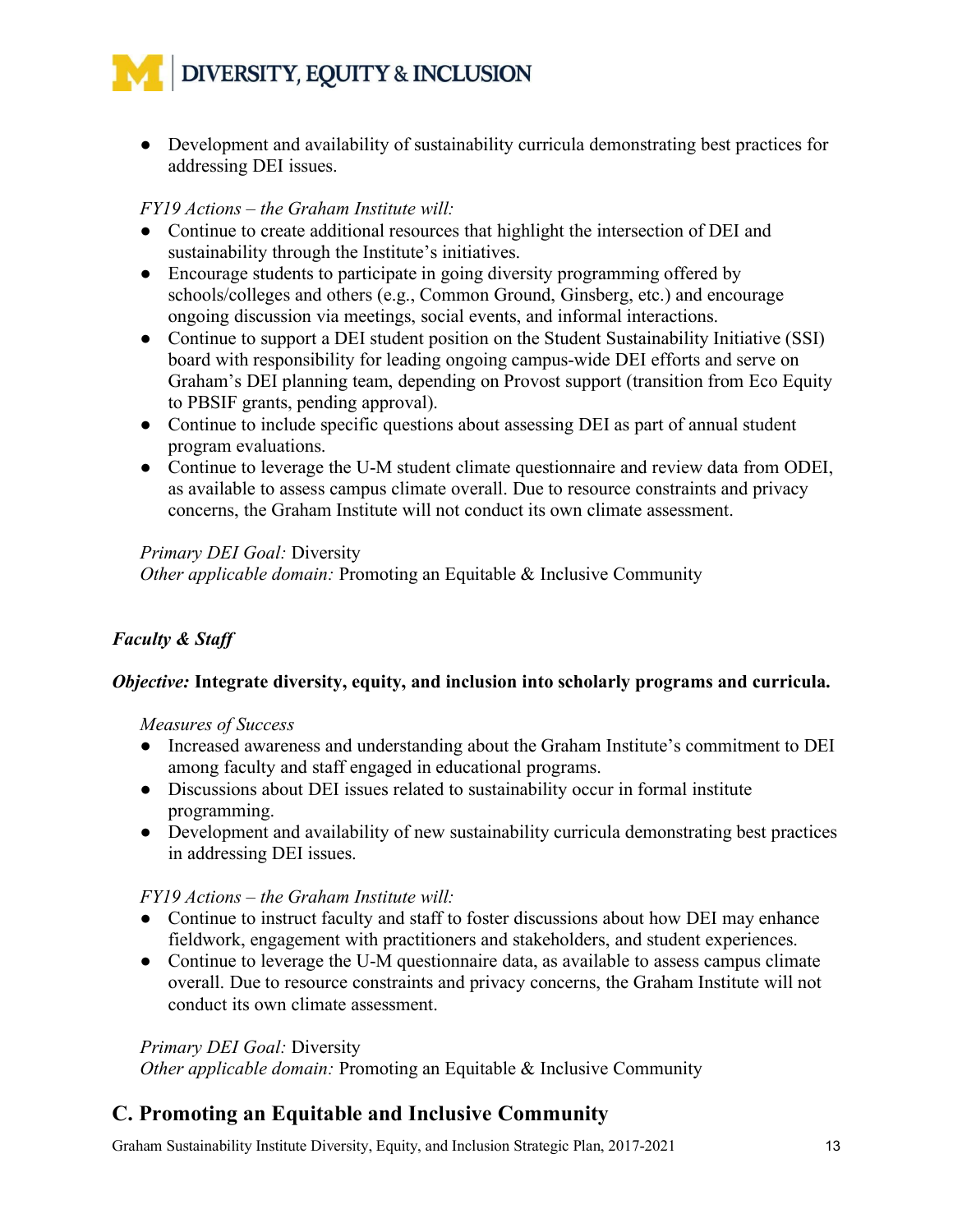

# *Staff and Students*

#### *Objective:* **Actively communicate messages about diversity, equity and inclusion; promote opportunities to engage in sustainability and diversity; and, increase the diversity of the Graham community and affiliates.**

*Measures of Success:*

- Inclusion of the *Graham Institute DEI Statement* in key publications is noted by a variety of constituents.
- Participants involved in planning rate the process positively and future iterations of the diversity strategic plan are received favorably.

# *FY19 Actions – the Graham Institute will:*

- Continue to include the *Graham DEI Statement* prominently in key publications (e.g., website, annual report, and funding opportunities).
- Continue to solicit staff and student responses about the diversity strategic plan; Graham Diversity Planning Team will review comments and incorporate changes as appropriate into future iterations of the strategic plan.
- Continue to schedule meetings to review and discuss the Graham DEI plans, goals and activities with students and staff.
- Continue to enhance the Planet Blue Ambassador Training Community module to foster deeper engagement in the intersection of DEI and sustainability.
- Continue to support student-initiated efforts to address issues of DEI as they relate to sustainability programs across campus.
- Continue to leverage U-M data, as available to assess campus climate overall. Due to resource constraints and privacy concerns, the Graham Institute will not conduct its own climate assessment.

#### *Primary DEI Goal:* Inclusion

*Other applicable domain:* Education and Scholarship and Recruitment, Retention and Development

# *Faculty, Alumni and External Partners*

*Objective:* **Actively communicate messages about diversity, equity and inclusion; promote opportunities to engage in sustainability and diversity; and, increase the diversity of the Graham community and affiliates.** 

*Measures of Success:*

- Inclusion of the *Graham Institute DEI Statement* in key publications is noted by a variety of constituents.
- Participants involved in planning rate the process positively and future iterations of the diversity strategic plan are received favorably

*FY19 Actions – the Graham Institute will:*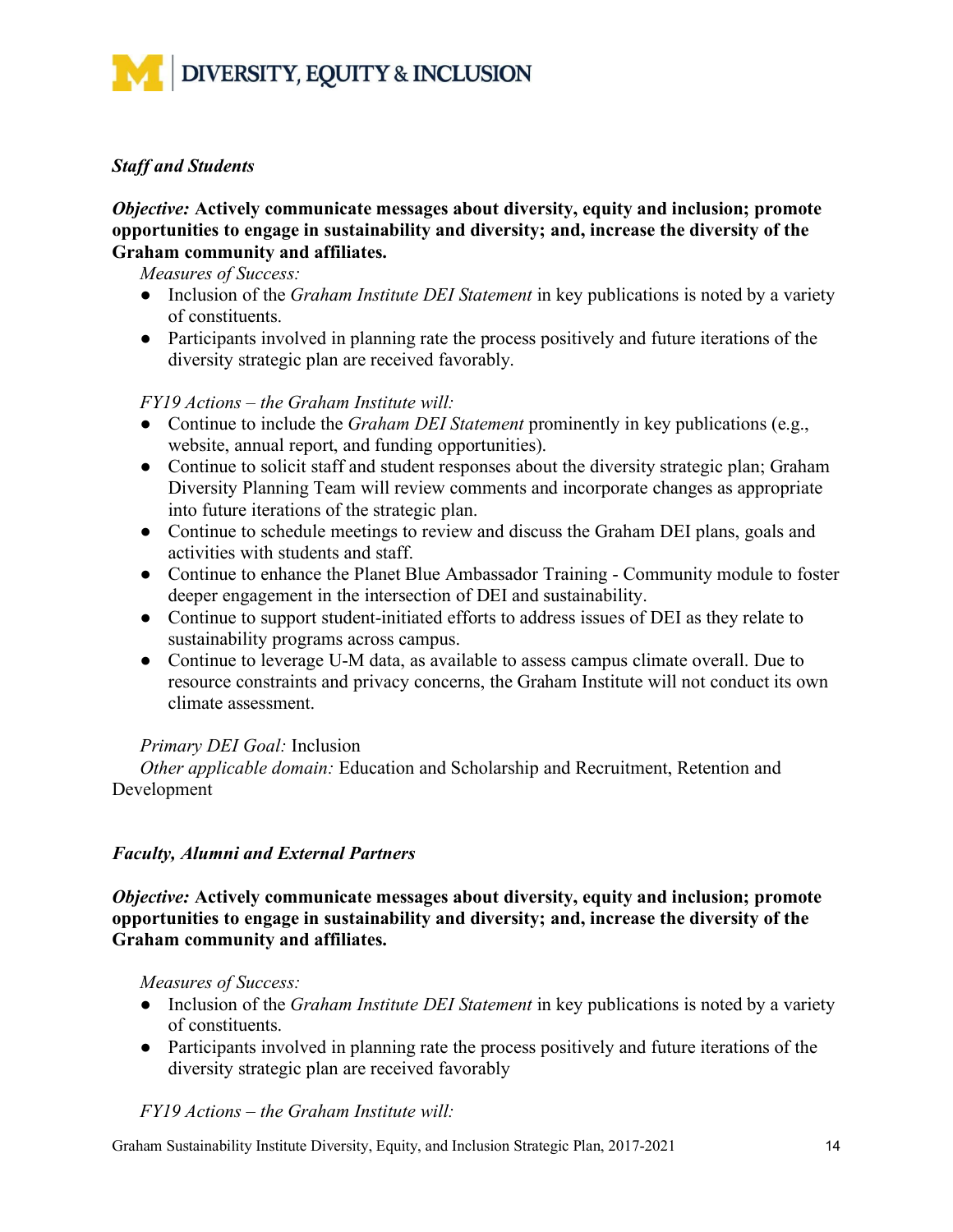- Continue to include the *Graham Institute DEI Statement* prominently in key publications (website, annual report, funding opportunities, program description, etc.).
- Continue to annually share plan updates and progress with, and request feedback from, key advisory bodies composed of U-M faculty and external partners.
- Continue to leverage U-M data, as available to assess campus climate overall. Due to resource constraints and privacy concerns, the Graham Institute will not conduct its own climate assessment.

# *Primary DEI Goal:* Inclusion

*Other applicable domain:* Education and Scholarship and Recruitment, Retention and Development

# **D. Service**

# *Staff*

# *Objective:* **Identify and implement communication methods to increase diversity, equity and inclusion in key publications, program promotional efforts, and daily activities.**

*Measures of Success:* 

- Distribution methods and lists for news, job, and funding opportunities include organizations committed to a policy of equal opportunity for all persons, including those that address issues of race, color, national origin, age, marital status, sex, sexual orientation, gender identity, gender expression, disability, religion, height, weight, or veteran status [based on the UM non-discrimination statement].
- Websites managed by the Graham Institute reflect messages of DEI, are ADA accessible, and include images that are a reflection of our commitment to inclusivity.

# *FY19 Actions – the Graham Institute will:*

- Continue to convey the Institute's sustainability vision for the future by incorporating DEI into the Institute's mission.
- Continue to collect information to develop a broader, more comprehensive distribution list. Graham leaders and staff will add diverse groups and centers to distribution lists to broaden engagement.
- Continue to include both written and visual information about the Graham Institute's commitment to DEI in communication and public outreach efforts, including the website, presentations, and other promotional tools, and specifically include the *Graham Institute DEI Statement* in Graham communications and outreach tools.
- Continue to communicate how the Graham Institute and partners are making a difference in sustainability knowledge, learning and leadership by selecting key projects/initiatives that fit the lens of DEI, and highlight these through outreach efforts.
- Continue to implement better distribution methods to include a comprehensive list of organizations committed to a policy of equal opportunity for all persons, including those that address issues of race, color, national origin, age, marital status, sex, sexual orientation, gender identity, gender expression, disability, religion, height, weight, or veteran status; and update lists annually.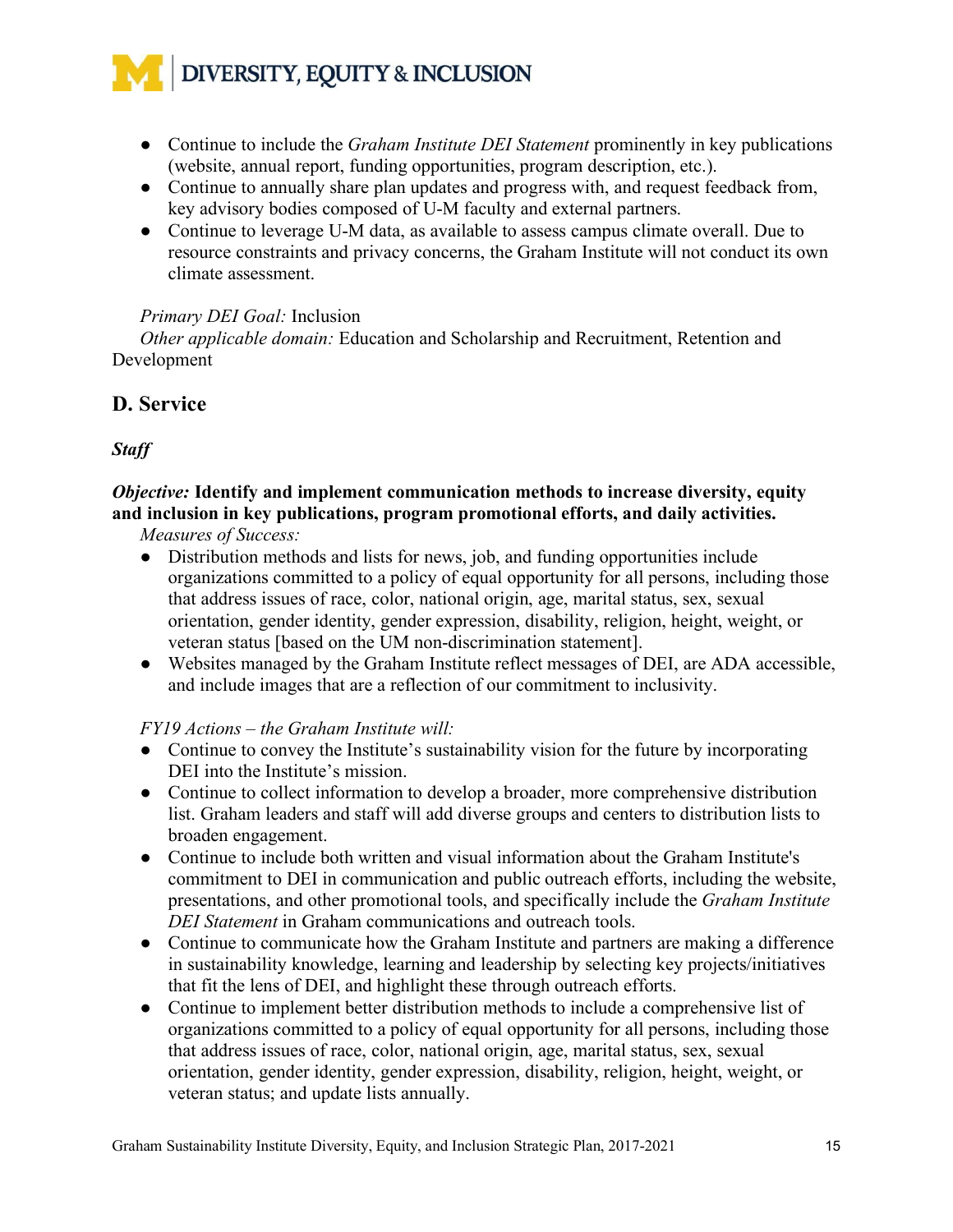- Continue to implement a marketing and outreach plan to promote the use of the enhanced Planet Blue Ambassador Community module demonstrating diversity and inclusion in sustainability activities.
- Continue to leverage the U-M DEI public campaign, led by the President and Provost, that positions diversity and an inclusive campus climate as core values of the U-M (General Recommendations, Office of the Provost, Committee on Diversity, Equity and Inclusion, 13 recommendations).
- Continue to raise awareness about the intersection of DEI and sustainability.
- Continue to leverage U-M data, as available to assess campus climate overall. Due to resource constraints and privacy concerns, the Graham Institute will not conduct its own climate assessment.

*Primary DEI Goal:* Inclusion *Other applicable domain:* Diversity

# *Students, Faculty, Alumni and External Partners*

# *Objective:* **Identify and implement communication methods to increase diversity, equity and inclusion in key publications, program promotional efforts, and daily activities.**

*Measures of Success:* 

• Distribution methods and lists for news, job, and funding opportunities include organizations committed to a policy of equal opportunity for all persons, including those that address issues of race, color, national origin, age, marital status, sex, sexual orientation, gender identity, gender expression, disability, religion, height, weight, or veteran status.

# *FY19 Actions – the Graham Institute will:*

- Continue to convey the Institute's sustainability vision for the future by incorporating DEI into the Institute's mission.
- Continue to implement better distribution methods to include an inclusive list of organizations committed to a policy of equal opportunity for all persons, including those that address issues of race, color, national origin, age, marital status, sex, sexual orientation, gender identity, gender expression, disability, religion, height, weight, or veteran status; and update lists annually.
- Continue to monitor and assess climate within Graham and change over time.

*Primary DEI Goal:* Inclusion *Other applicable domain:* Diversity

# **V. Goal-related Metrics – Graham Institute measures tracked over time University wide Metrics:**

With regard to the three goals of the Strategic Plan, U-M will track and publish overall metrics relating to the three goals. Items under discussion for these university-wide, goal-related metrics include: